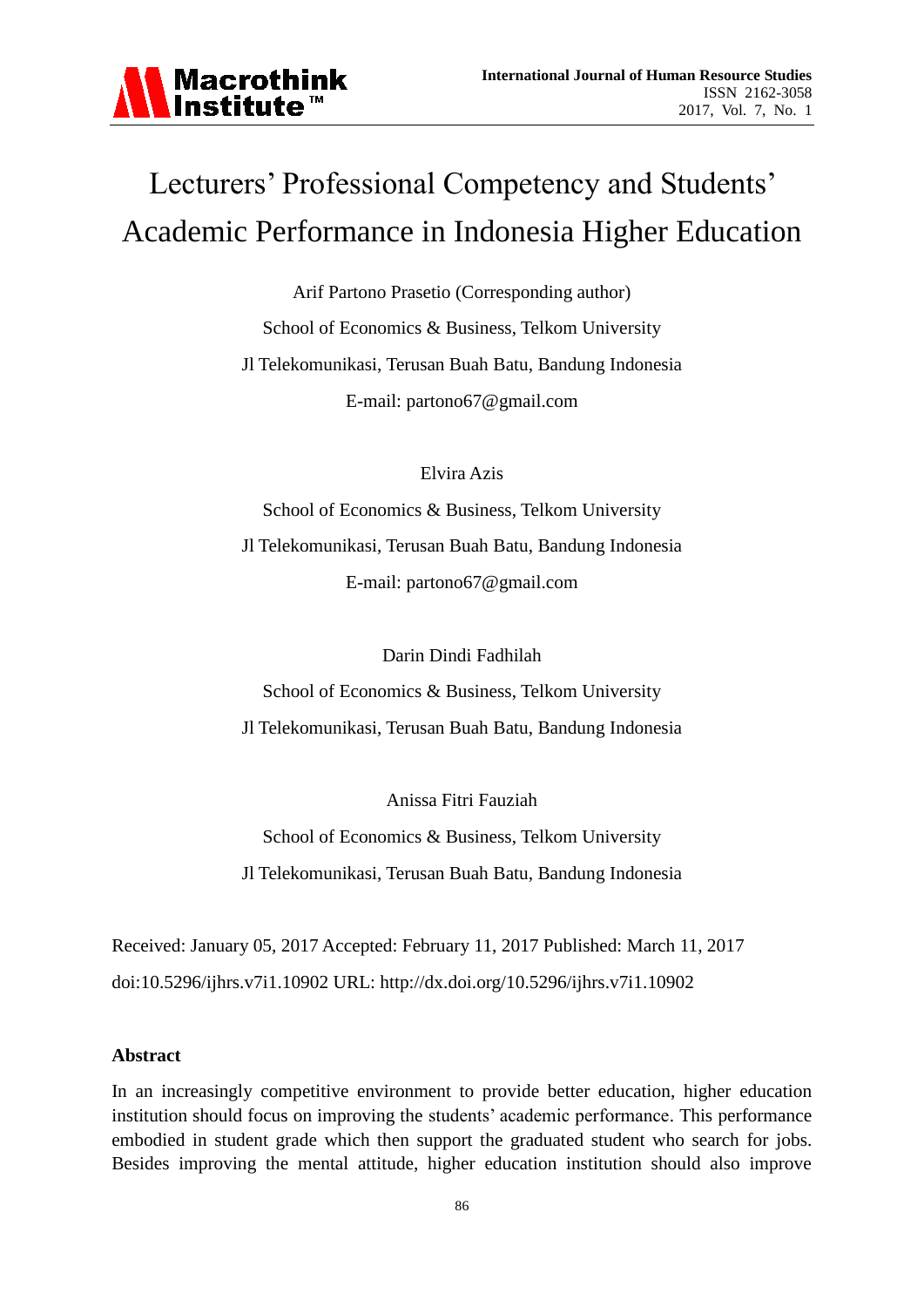

cognitive abilities. One of the important factors which can contribute in improving cognitive abilities is lecturer professional competencies. Lecturer should have a wide and deep knowledge regarding the courses they teach. They also should possess practical experience so their lesson more attractive. This study examined the relation between lecturers' professional competency of lecturer has an impact on students' academic performance in higher education. The findings show that the professional competency does not have a significantly relation with students' academic performance. The detail discussion provided with new insights of various factors which might relate to the performance.

**Keywords:** Student' performance, Professional competency, Higher education

## **1. Introduction**

The quality of an educational institution can be seen from the quality of graduates it produced. One of the key indicators which related with the quality is the grade point average (IPK). The cumulative GPA is the result from their overall study and in Indonesia standard GPA used by industries is 3.Academic performance can be measuredbased on college students' grade. One important aspect which can affect college student performance is the lecturer. Lecturer regarded as the most imperative school-based factor that influences students' achievement levels (Muzenda, 2013). They can help change student attitude and help them to accomplish better performance. In order to do so, lecturer must have suitable competencies. Ganyaupfu (2013) also mention that lecturer competence has significant influence on student performance. According to Akiri & Ugborugbo (2009) lecturer competence in learning process will drive and help the student to achieve better performance. Other study from Sultan & Shafi (2014) supports the ideas regarding the relation of teacher competence and academic performance. From western culture point of view, Yoon et al (2007) found that teachers who receive substantial professional development can boost their students' achievement.

School of Economics & Business, Telkom University concerns about the quality of their graduates. That is why the institution wants to help the student to achieve at least the standard GPA for applying jobs in various industries. They constantly focus on factors which affect this performance. This research will help the institution to analyze whether lecturer competencies can help enhancing the student performance in terms of the final grade point average.

#### **2. Literature Review**

According to the Indonesia Law on teacher and lecturer (No. 14, 2005), competency described as a range of knowledge and behavior which must be possessed by teacher or lecturer in order to do their duties. Teacher competency includes their knowledge, skills, and behavior which help or enhance the capabilities of teacher to educate, teach, guide, direct, train, and evaluate the student. One's competence should include communication skills, ability to learn, conduct social interactions, problem solving, working with ICT or other support tools, and so on (Žeravíková et a, 2015).It is evident, that professional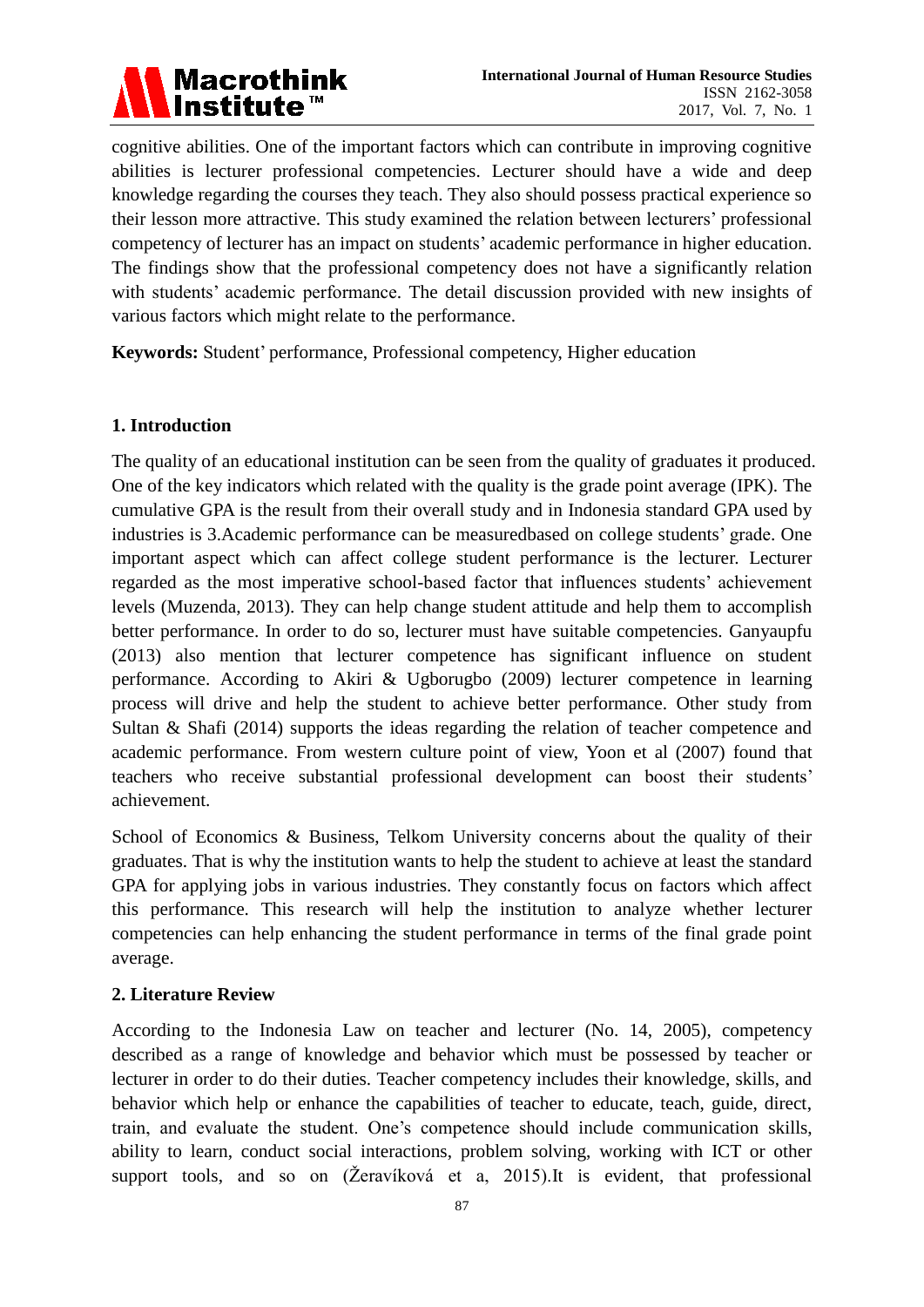

competenciesare closely related to the performance of a job.Competence presupposes the personal competency of teachers and the knowledge and skills which become necessary as a result of the job (Liakopoulou, 2011).

Pirohová argued that professionalcompetencies of a lecturer can be characterized not only as theability to give lectures, but also willingnessand capacity to use their potential functionally inadult teaching and to bear responsibility for one's decisionsduring the educational process (Žeravíková et a, 2015). It is clear that competence include not only knowledge but also the ability of individual to apply such knowledge on solving the problems and giving solution. It is believed that not all individual which considered as an expert can perform well in lecturer's job. One's capabilities and knowledge are not enough. Professional competencies is rather a complexability that individual should posses to perform certain professionalactivities.

Performance is one's level of success in executing a job at a certain period. Ganyaupfu (2013) argued that various approaches are applied in analyzing students' academic achievements. Some studies use grade point averages (GPA) in measuring academic achievement. This study also used cumulative GPA to measure the student performance. This is in accordance to Abbasi & Mir (2012) who also used student's cumulative GPA as the criteria of student performance. Other researches which support the use of GPA are Al-Twaijry (2010), Fenollar et al (2007), and Al-Mutairi (2011).

## *2.1 Professional Competencies &Students' academic performance*

Akiri (2013) conducted research in Nigeria and reveal the finding that effective teacher can generate higher student performance. Other research in South Africa by Muzenda (2013) found that dimensions of lecturer competence; lecturer teaching skills, subject knowledge, lecturer attitude and lecturer attendance have positive significant influence on students' academic performances. The findings from Wamala and Seruwagi (2013) in Uganda suggest that higher teacher competency alone may not directly translate into better academic achievement by students. Long et al (2016) also found positive relation between lecturer competencies and student performance. Student peformance will increase if lecturer's competencies on knowledge, creativity, discipline, communication, preparation are maintained. Other positive relations also reported by Hakim (2015), Sultan & Shafi (2014), Ganyaupfu (2013), and Darling-Hammond (2000).

Although most studies found the positive relations, study from Uganda (Wamala & Seruwagi, 2013) found no relation. The findings suggest that higher teacher competency alone may not directly translate into better academic achievement by students. While Abbasi & Mir (2012) from Pakistan argued that independently, teacher abilities, student's work ethics and institutional environment did not have significant with student performance. But, simultaneousously these factors have a strong effect on student performance. Kosgey et al (2013) and Bonney et al (2015) both also support the non-significant result. Studies showed that even the quality of teachers was high in terms of their academic and professional qualification it did not drive the performance of the students. There is no significant relation between competence and student performance.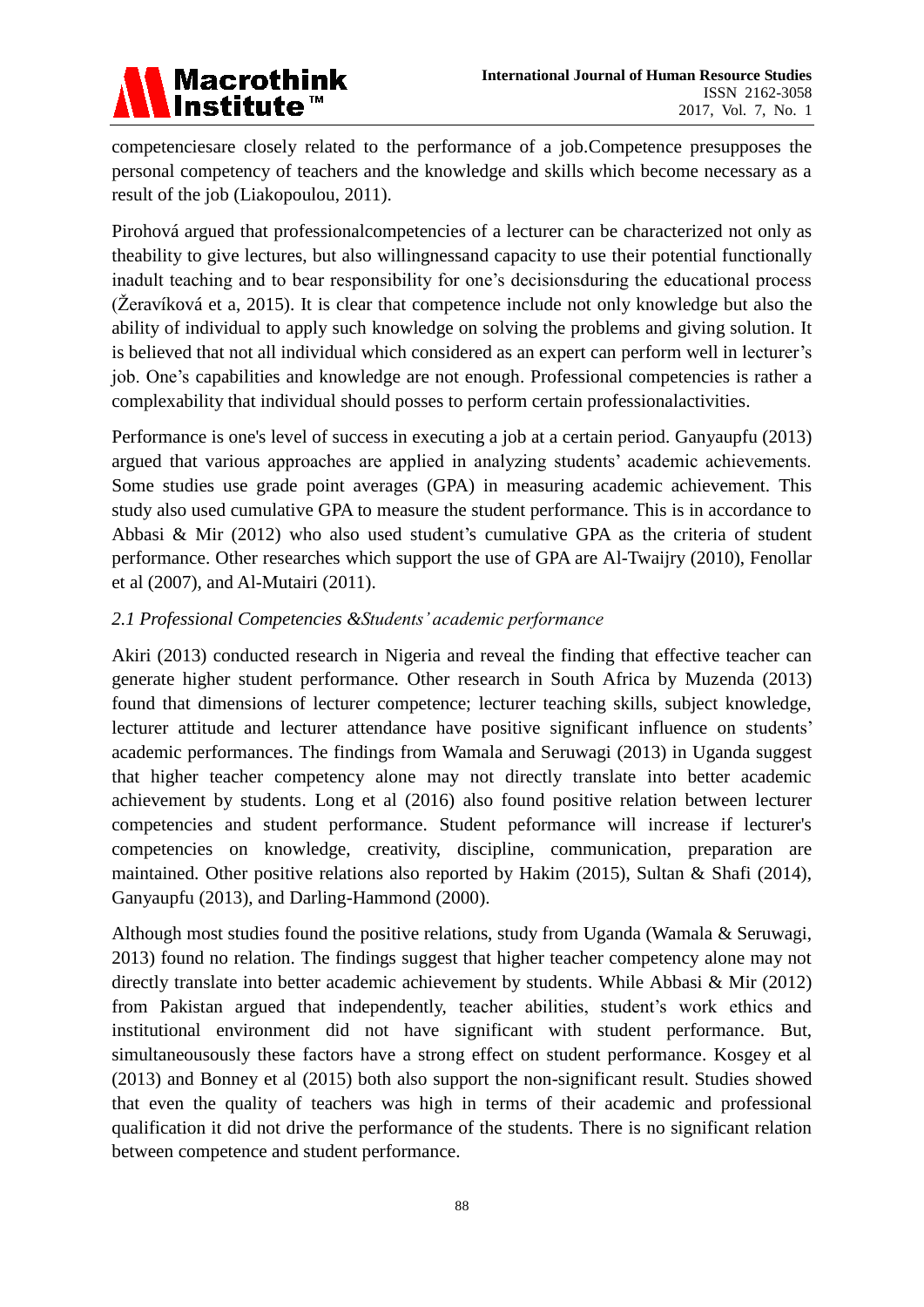

The lack of uniformity of the studies makes the research concerning lecturers' competency and students' academic performance interesting. The lecturers'competency believed to be one of important factors which contribute to student performance. But in reality, since learning process is complex, such notion could be varying because of several factors. The analysis regarding lecturers'competency and students' performance needs to conduct in wider perspective. Or we can add other variables as mediator or moderator. Based on the previous literatures we provide hypothesis for this study that there is significant relation between lecturer competence and students' academic performance.

## **3. Methodology**

## *3.1 Participant*

The research conducted between September – October 2016 in School of Economics  $\&$ Business using 168 participants (students) from various class 2015, 2014, and 2013 and below.53.6% of them (90) were male student. And majority of the GPA range is between 2.5– 3 (32.1%). We distributed the questionnaire to 200 students. The return rate is 84%.

## *3.2Measurement*

Professional lecturers' competency measured using self-administered questionnaire with 25 items. Participants choose from five alternatives answer based on Likert Scale. All items are valid and the reliability of items is 0.900. Example of the questions is 'teacher can drive student creativity'. Meanwhile, for the students' academic performance we simply use the cumulative GPA. This method already widely used by other studies.

#### *3.3 Analysis Technique*

Descriptive analysis used to describe the differences between gender and class regarding GPA and lecturers' competency. Since the data is not met normality assumption, we used crosstab from SPSS 21 to measure the relation between both variables. Chi-square value will be used to determine whether both variables have relation or not.

#### **4. Result**

Female student score slightly higher on lecturers' competency. And no surprisingly either, female also has better GPA than male student. Viewed from classes, it turn out that class of 2015 regard their lecturer has higher competence. And class of 2015 also showed better GPA compare to other classes. Table 1 and 2 showed the level of competence and GPA based on gender.

|  |  | Table 1: Level of Lecturers' competency |  |
|--|--|-----------------------------------------|--|
|  |  |                                         |  |

|            | Gender | N  | Mean   |
|------------|--------|----|--------|
| Lecturer   | Male   | 90 | 3.3874 |
| Competence | Female | 78 | 3.5409 |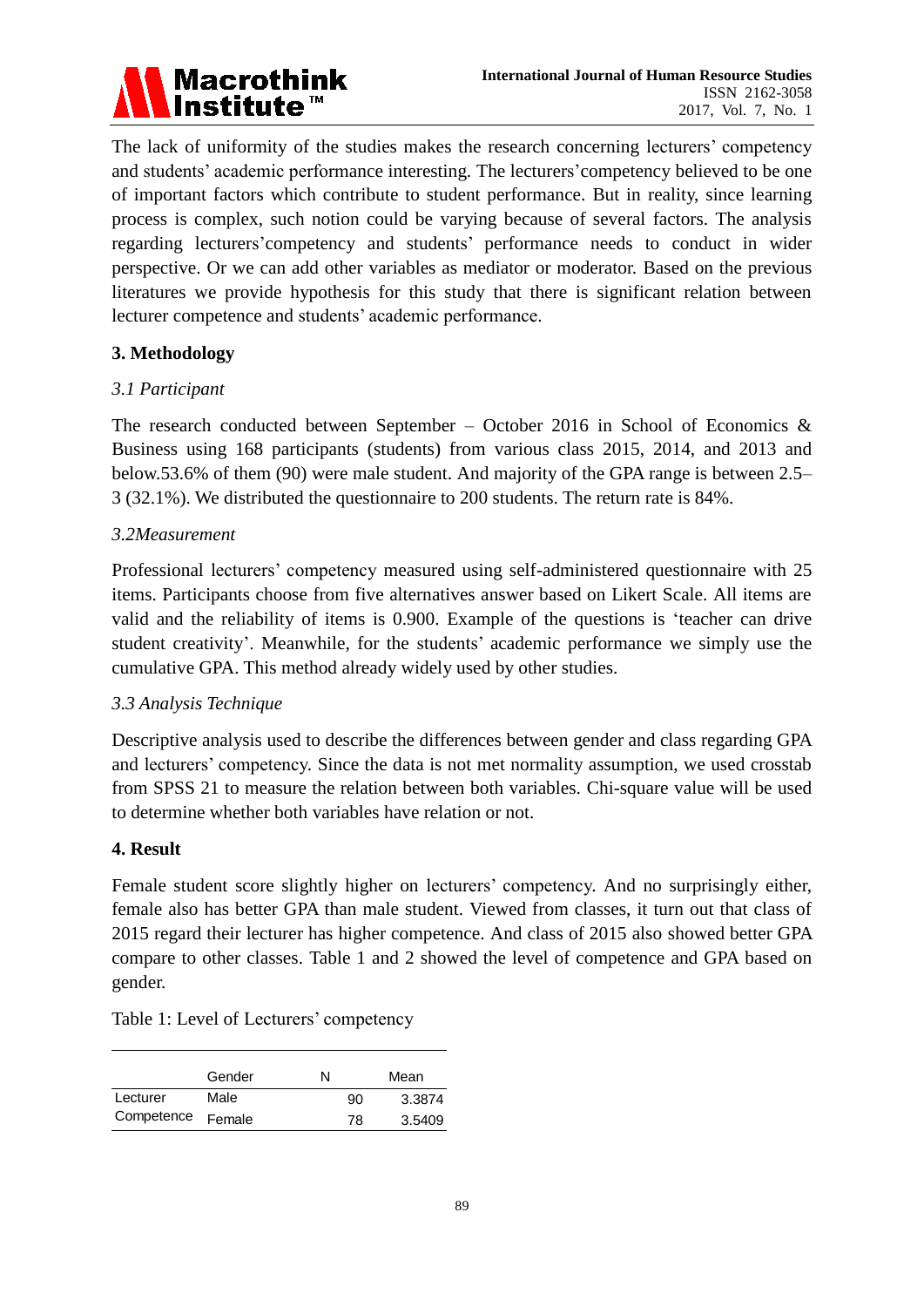

Table 2: Level of Student GPA

|     | Gender | N  | Mean   |
|-----|--------|----|--------|
| GPA | Male   | 90 | 3.3222 |
|     | Female | 78 | 4.3077 |

Furthermore, Table 3 and 4 described the the level of competence and GPA based on classes.

Table 3: Level of Student GPA

|       | N |     | Mean   |
|-------|---|-----|--------|
| 2013  |   | 56  | 3.4107 |
| 2014  |   | 56  | 3.7679 |
| 2015  |   | 56  | 4.1607 |
| Total |   | 168 | 3.7798 |

Table 4: Level of Lecturers' competency

|       | N | Mean |        |
|-------|---|------|--------|
| 2013  |   | 56   | 3.4863 |
| 2014  |   | 56   | 3.3652 |
| 2015  |   | 56   | 3.5244 |
| Total |   | 168  | 3.4587 |

Based on the previous tables, we might conclude that both classes and gender show the differences regarding the lecturers' competency and GPA. We conducted statistical test to identify are there any differences. The result can be viewed on Table 5 and 6.

Table 5: Differences based on Gender

|                     | Sig. | Kesimpulan          |
|---------------------|------|---------------------|
| Lecturer Competence | .045 | There is difference |
| GPA                 | .000 | There is difference |

Table 6: Differences based on Class

|                     | Sig. | Kesimpulan          |
|---------------------|------|---------------------|
| Lecturer Competence | .208 | No differences      |
| GPA                 | .000 | There is difference |

The result revealed that there is difference regarding lecturers' competency and GPA level based on gender. Female student has higher GPA and also higher perception towards lecturers' competency. Evidently, related with classes, only show difference on GPA. Class of 2015 has higher GPA compare to other classes.

The next step is to measure the relation between lecturers' competency and students' academic performance. Table 7 provides the chi-squares test result.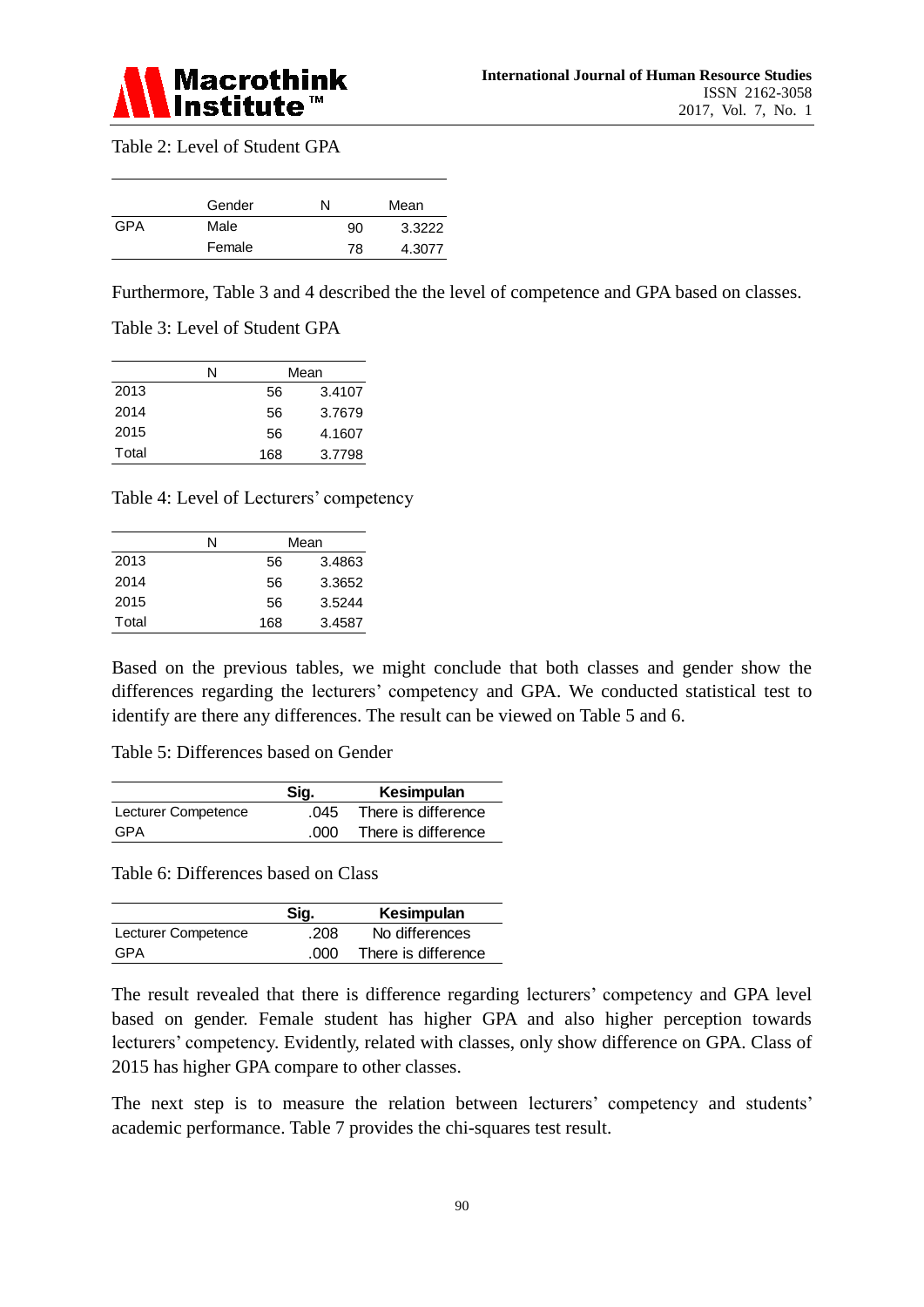

Table 7: Chi-squares test

|                    |                      |     | Asymp. Sig. |
|--------------------|----------------------|-----|-------------|
|                    | Value                | df  | $(2-sided)$ |
| Pearson Chi-Square | 629,103 <sup>a</sup> | 624 | .435        |

The significant value is 0.435 which is bigger than 0.05. This result proved that there is no relation between lecturers' competency and students' academic performance.

# **5. Discussion**

The objective of this study is to find the relation between lecturer's professional competency and students' academic performance. The finding showsthere is no significant relation between lecturers' competency and students' academic performance in School of Economics & Business, Telkom University. This mean the institution cannot rely on the lecturer's competencies if they want to help developing student performance. This result in line with findings from Wamala & Seruwagi (2013), Abbasi & Mir (2012), Kosgei et al (2013), and Bonney et al (2015). It seems in Asian and African countries lecturer competencies will not regard as an important factor to develop performance. Based on previous research, there are many factors beyond competency which affect student performance. We all agree that lecturer' quality considered a vital point to the students' performance. But we also knew that, many prior studies discussed various aspects which affect student performance (school readiness, social environment, family traits, and student characteristics). With that in mind, the result of the study is not quite surprising. Especially,when we study the higher education institution. Where the students already consider as adult. They can make decision, they can choose whatever they like to do, and most importantly they knew which ones are the good or bad choices.

Of course we cannot run the educational institution with poor qualification lecturer. The competent lecturer still become an important aspect and needed to help the student gain more knowledge both theories and practices. But, the result also suggest no matter how important of one aspect, they cannot independently enhance the performance of the student. It is best to say that lecturer's competency should regard as a tool to improve students' performance. Further research is required to be done in this area. For the Telkom University, it can be done by expanding the participants covering all the faculties. Or, wider coverage such as West Java Province will certainly give deeper analysis regarding this matter. Other important thought is we also should include other variables not covered in this study.

#### **6. Conclusion**

This study suggests that lecturer's professional competency cannot drive the student to achieve better academic achievement performance. There are other factors which contribute more to such performance. Such factors include learning facilities, student' motivation, economic background, family background, parents role, previous education, and peer influence. This list can continue to grow since there are a lot of things that can influence student (technology, social). Nevertheless, lecturer should always develop their professional competency. Lecturer believed to be the important part of the learning process. Their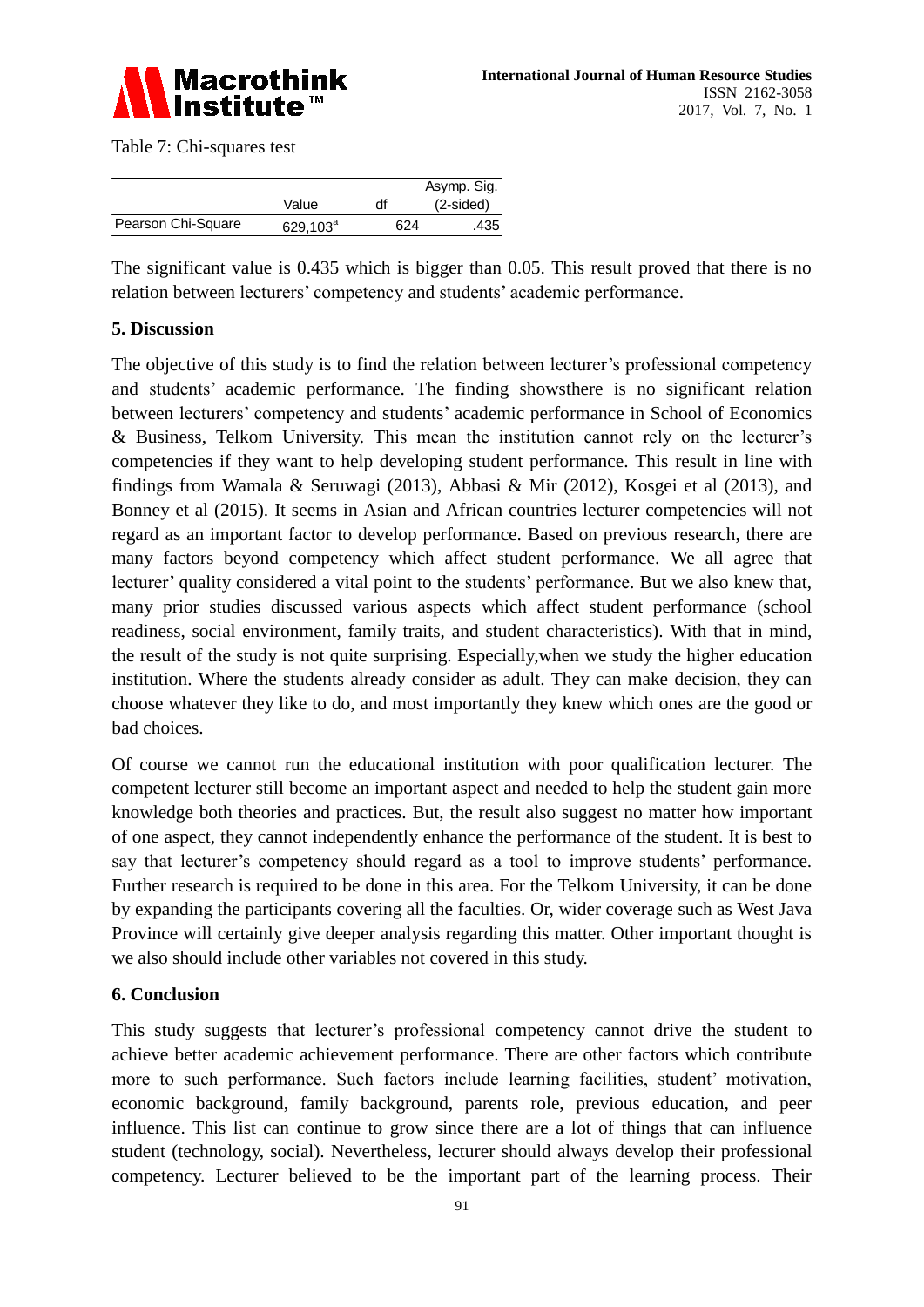

knowledge and positive behavior will certainly add new insights and experience for the student. Even though they cannot affect the student performance, at least they can help them to prepare for the life after graduation.

## **References**

Al-Mutairi, A. (2011). Factors Affecting Business Student' Performance in Arab Open University: The Case of Kuwait. *International Journal of Business and Management*. Vol. 6, No. 5, 146-155.

Akiri, A. A. (2013). Effects of Teachers' Effectiveness on Students' Academic Performance in Public Secondary Schools; Delta State - Nigeria. *Journal of Educational and Social Research*, 105.

Akiri, A. A. & Ugborugbo, N. M. (2009). Teachers' Effectiveness and Students' Performance inPublic Secondary Schools in Delta State, Nigeria. *Studies on Home Community Science*. Vol. 3, No. 2, 107-113.

Abbasi, A.S. and Mir, G.M. (2012).Impact of Teacher's Ability, Student's Work Ethics and Institutional Environment on Student Performance of University of Gujrat. Middle-East Journal of Scientific Research. Vol. 12, No. 4, 572-579.

Al-Twaijry, A. (2010). Student academic performance in undergraduate managerial-accounting courses. *Journal of Education and Business*. Vol. 85, No. 6, 311-322.

Bonney, E. A., Amoah, D. P., Micah, S. A., Ahiamenyo, C., & Lemaire, M. B. (2015). The Relationship Between The Quality of Teachers and Pupils Academic Performance in the STMA Junior High Schools of the Western Region of Ghana. *Journal of Education and Practice*. Vol. 6, No. 24, 139-150.

Darling-Hammond, L. (2000).Teacher Quality and Student Achievement: A Review of State Policy Evidence. *Education Policy Analysis Archives*. Vol. 8, No. 1, 1-44.

Fenollar, P., Roma´n, S., & Cuestas, P. (2007). University students' academic performance: An integrative conceptual framework and empirical analysis. *British Journal of Educational Psychology*. 77: 873–891.

Ganyaupfu, E.M. (2013). Factors Influencing Academic Achievement in Quantitative Courses among Business Students of Private Higher Education Institutions. *Journal of Education and Practice*. Vol. 4, No. 15, 57-65.

Hakim, A. (2015).Contribution of Competence Teacher (Pedagogical, Personality, Professional Competence and Social) On the Performance of Learning. *The International Journal Of Engineering And Science*. Vol. 4No.01-12.

Kosgei, A., Mise, J. K., Odera, O., & Ayugi, M. E. (2013). Influence of Teacher Characteristics on Students' Academic Achievement among Secondary Schools. *Journal of Education and Practice*.Vol. 4, No. 3, 76-82.Muzenda, A. (2013). Lecturers' Competences